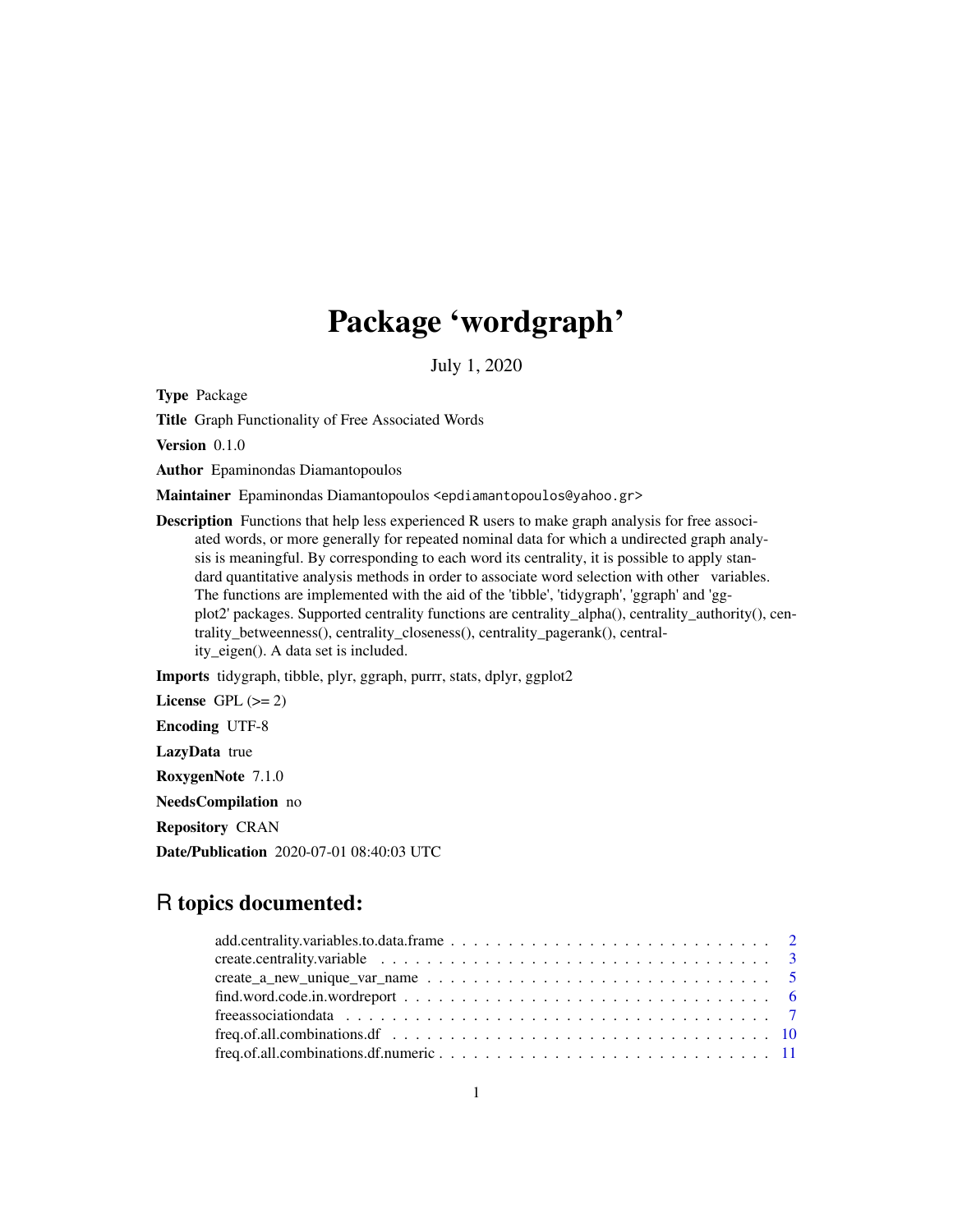<span id="page-1-0"></span>

| Index |                                                                                                                      |  |
|-------|----------------------------------------------------------------------------------------------------------------------|--|
|       |                                                                                                                      |  |
|       |                                                                                                                      |  |
|       |                                                                                                                      |  |
|       | get.word.combinations.as.tbl_graph $\ldots \ldots \ldots \ldots \ldots \ldots \ldots \ldots \ldots \ldots \ldots 17$ |  |
|       |                                                                                                                      |  |
|       |                                                                                                                      |  |
|       |                                                                                                                      |  |
|       |                                                                                                                      |  |

add.centrality.variables.to.data.frame

*Main function of the package. Creates the graphs and adds the centrality variables to the data frame.*

# Description

Creates the graph of all words contained in the wordvars, computes the centrality of each word and for each wordvars variable, a column containing the corresponding centrality score is added to the dataframe.

Supported centrality functions are "centrality\_alpha", "centrality\_authority", "centrality\_betweenness", "centrality\_closeness", "centrality\_pagerank", "centrality\_eigen".

After applying add.centrality.variables.to.data.frame, subsequent quantitative analysis can follow where each word is replaced by its correspondent centrality score.

# Usage

```
add.centrality.variables.to.data.frame(
 wordvars,
  centralityfunctionstr,
  data.df,
  iscircled = FALSE,
  verbose = FALSE)
```
#### Arguments

| wordvars              | The vector containing the names of the variables containing the free associated<br>words (from $1$ st to $n$ th) |
|-----------------------|------------------------------------------------------------------------------------------------------------------|
| centralityfunctionstr |                                                                                                                  |
|                       | The type of the centrality function to use (single string or vector of strings)                                  |
| data.df               | The data frame where wordvars belong.                                                                            |
| iscircled             | Set to TRUE if the graph is circled (that is, last word is related to the first).<br>Default is FALSE.           |
| verbose               | Set to TRUE if warning messages are desired. Default is FALSE.                                                   |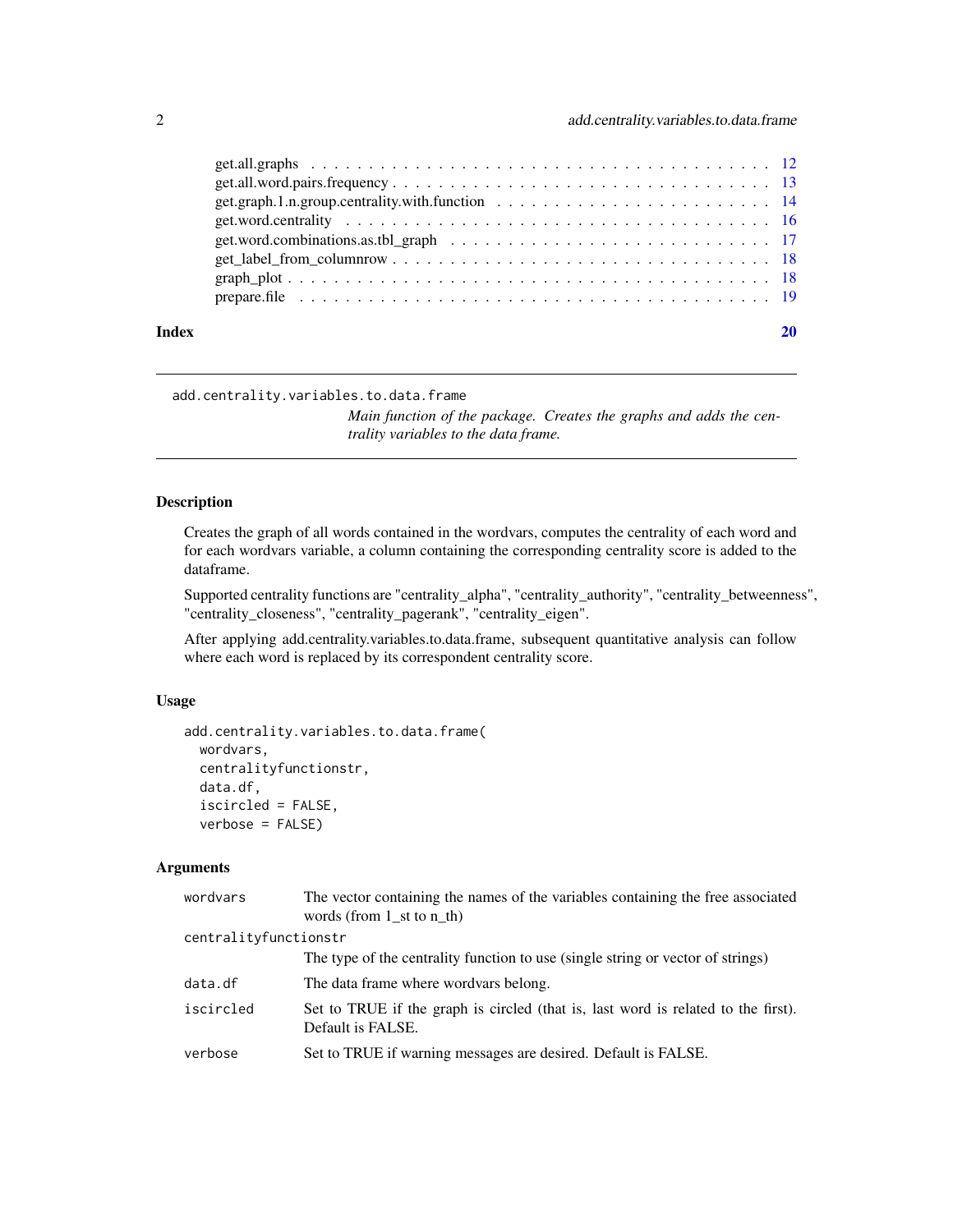#### <span id="page-2-0"></span>Value

The initial data frame with additional columns, one for each variable in wordvars vector, having the correspondiding centrality of the contained words.

#### Author(s)

Epaminondas Diamantopoulos

#### Examples

```
data(freeassociationdata)
# It is a time consuming function...
wordvars = c("diet1stword", "diet2ndword", "diet3rdword")
df.with.centralities1 = add.centrality.variables.to.data.frame(wordvars,
"centrality_eigen", freeassociationdata)
# Variables with the centralities of the words in wordvars was added
# in the end of df.with.centralities1.
# Histogram of eigen centrality index
hist(df.with.centralities1$diet1stword_centrality_eigen)
# One may ask for two centralities...
df.with.centralities2 = add.centrality.variables.to.data.frame(wordvars,
c("centrality_authority", "centrality_betweenness"), freeassociationdata)
# Pearson correlation between authority and betweeness centrality indexes for the 1st word
# concerning diet.
cor(df.with.centralities2[c("diet1stword_centrality_authority",
"diet1stword_centrality_betweenness")], use="complete.obs", method = "pearson")
# ...or even all available centralities.
# Warning: depending on the number of variables and the size of the data frame, it may be a
# time consuming procedure...
df.with.centralities2 = add.centrality.variables.to.data.frame(wordvars,
"all", freeassociationdata)
```

```
create.centrality.variable
                         Return a vector with the centrality scores
```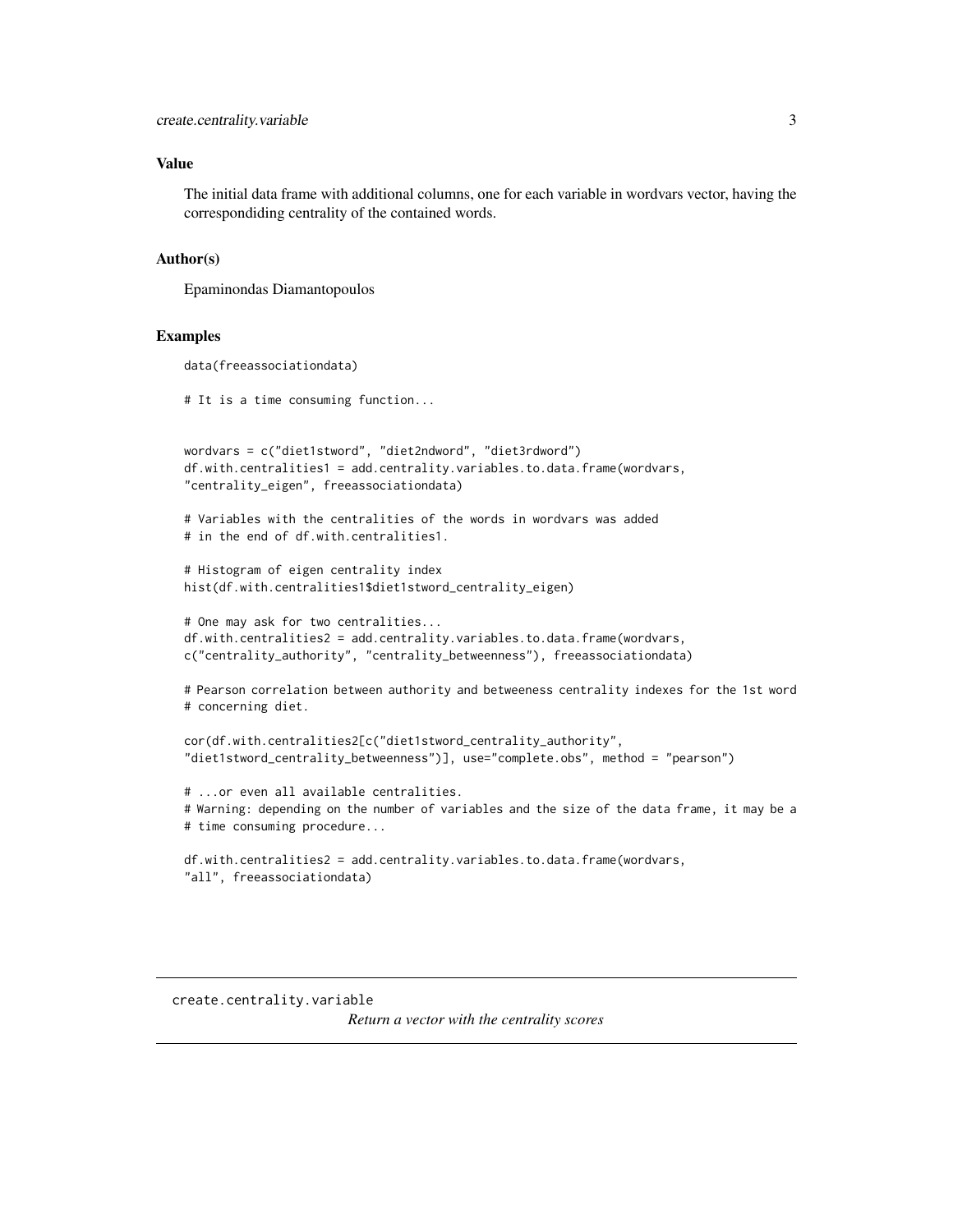#### **Description**

The function return a vector with the centrality scores of the items (i.e. words) of the variable columnwithoriginalwords. The centrality scores are retreived from the wordreport, an object that has been created previously by the function get.all.graphs.

#### Usage

```
create.centrality.variable(
  centralityfunctionstr,
  columnwithoriginalwords,
  awordreport,
  verbose = FALSE
\lambda
```
# Arguments

centralityfunctionstr

|                         | The type of the centrality function to use               |
|-------------------------|----------------------------------------------------------|
| columnwithoriginalwords |                                                          |
|                         | The column to look for the words                         |
| awordreport             | The aword report to look for the centrality of each word |
| verbose                 | Set to true to print every correspondence                |

#### Value

A vector containing the centralities of the words contained in columnwithoriginalwords

#### Author(s)

Epaminondas Diamantopoulos

#### Examples

# It is a time consuming function...

```
allgraphs = get.all.graphs(c("diet1stword", "diet2ndword", "diet3rdword"),
freeassociationdata)
```
centralities\_vector1 = create.centrality.variable("centrality\_betweenness", freeassociationdata\$exercise1stword, allgraphs\$wordreport)

```
centralities_vector2 = create.centrality.variable("centrality_alpha",
freeassociationdata$exercise1stword, allgraphs$wordreport)
```

```
centralities_vector3 = create.centrality.variable("centrality_authority",
freeassociationdata$exercise1stword, allgraphs$wordreport)
```

```
centralities_vector4 = create.centrality.variable("centrality_closeness",
freeassociationdata$exercise1stword, allgraphs$wordreport)
```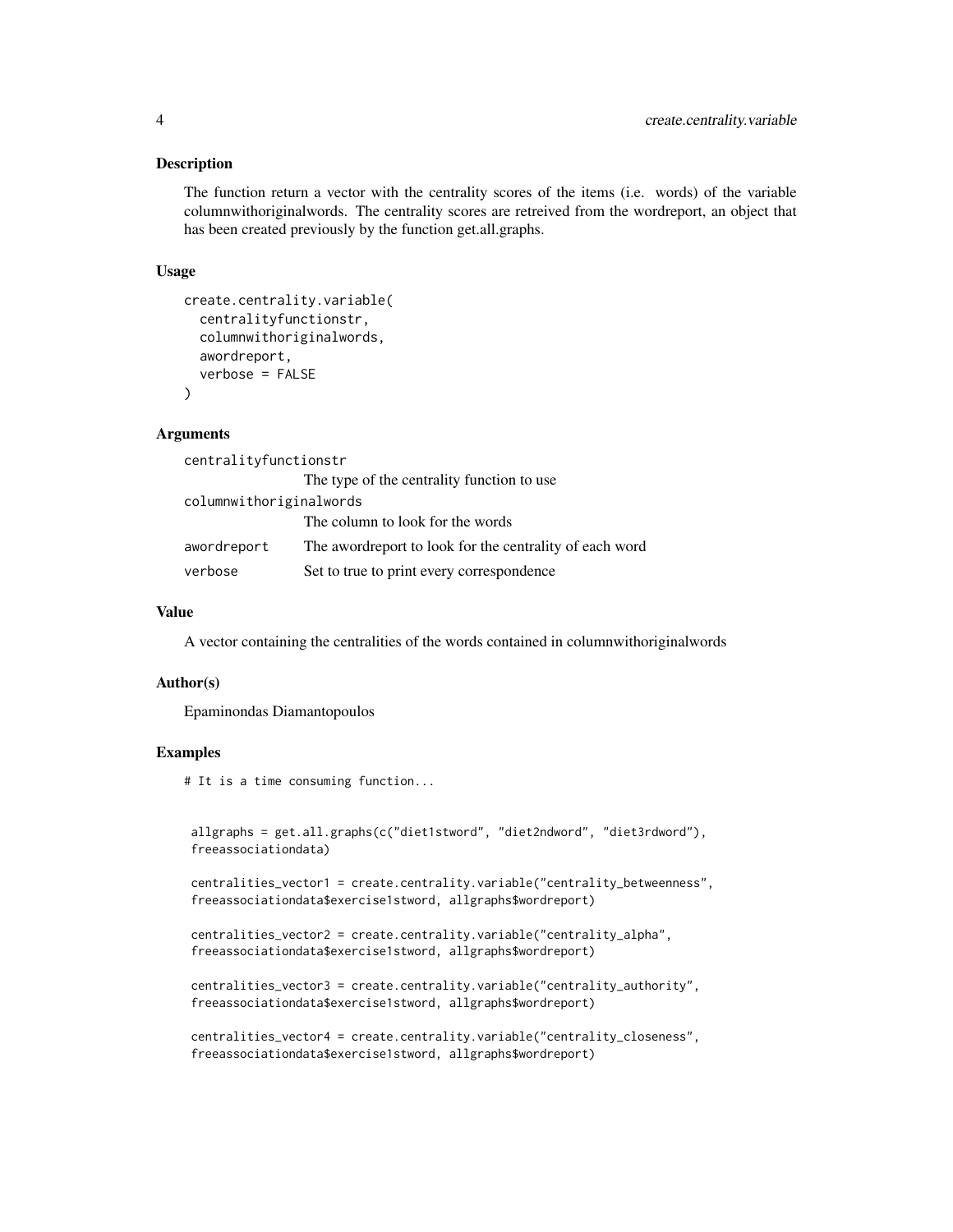```
centralities_vector5 = create.centrality.variable("centrality_pagerank",
freeassociationdata$exercise1stword, allgraphs$wordreport)
```

```
centralities_vector6 = create.centrality.variable("centrality_eigen",
freeassociationdata$exercise1stword, allgraphs$wordreport)
```
create\_a\_new\_unique\_var\_name

*Provides variable name that is not already exists in the data frame data*

# Description

Provides a column name like the likewhatvariable that is not already exists in the data frame data.

#### Usage

create\_a\_new\_unique\_var\_name(likewhatvariable, data.df)

#### Arguments

likewhatvariable

The initial name (string)

data.df The data frame to be added

# Value

A string with the suggested name.

#### Author(s)

Epaminondas Diamantopoulos

# Examples

```
newvariablename = create_a_new_unique_var_name(
            "diet1stword",
            freeassociationdata)
```
print(newvariablename)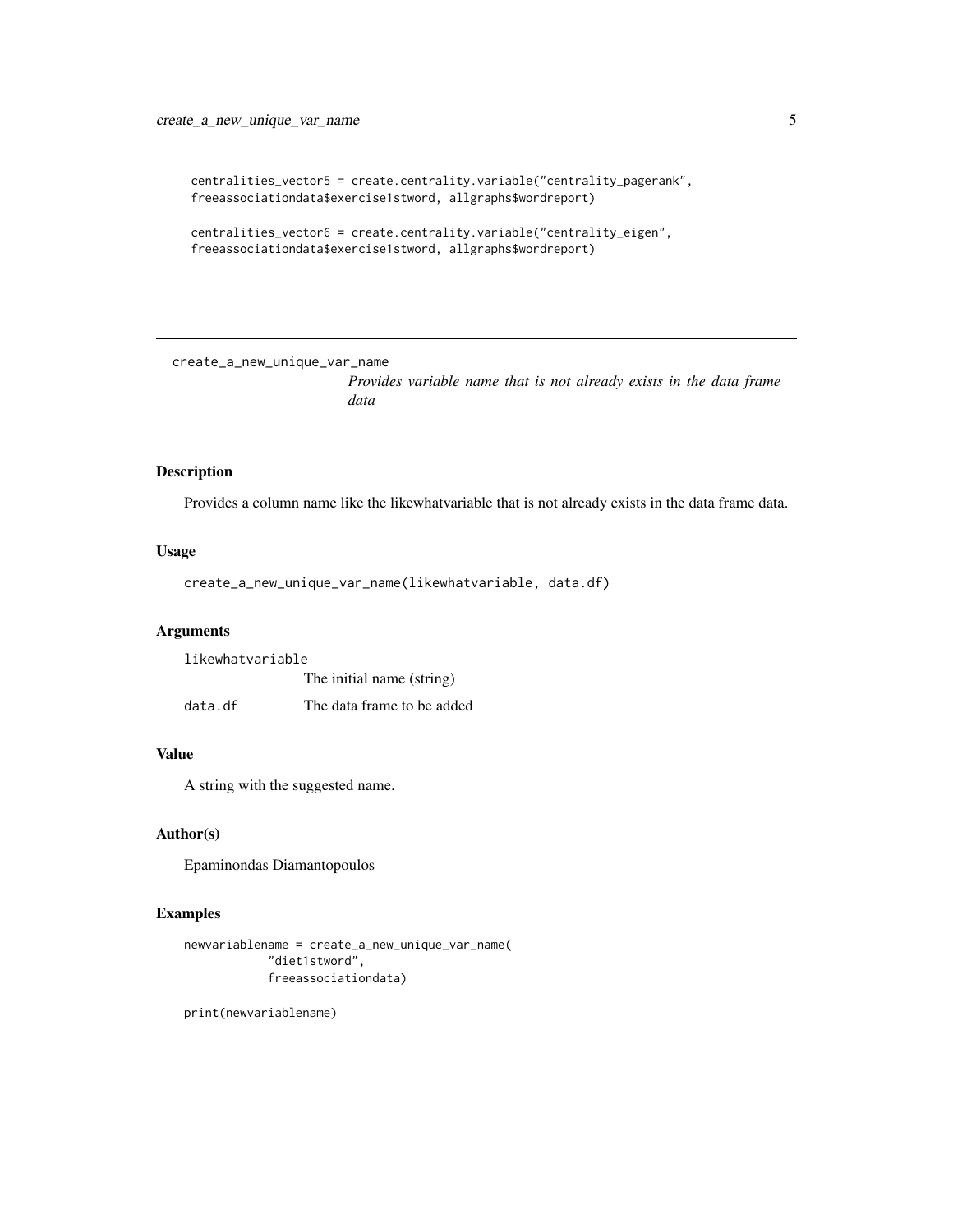<span id="page-5-0"></span>find.word.code.in.wordreport

*Find the index of the word*

# Description

Search at wordreporttolookat\$name and find the index of the word with name awordtolookfor The index is the code of the word in the column.

Equivalent to which(grepl(awordtolookfor, allcentralitiesandgraphs\$wordreport\$name))

#### Usage

```
find.word.code.in.wordreport(
  awordtolookfor,
 wordreporttolookat,
  verbose = FALSE
)
```
# Arguments

|                    | awordtolookfor The word to look for                                                                                          |
|--------------------|------------------------------------------------------------------------------------------------------------------------------|
| wordreporttolookat |                                                                                                                              |
|                    | The wordreport list to look for the centrality of the word (put the wordreport<br>part of allcentralities and graphs object) |
| verbose            | Set to TRUE if quiet use is not desired. Default is set to FALSE (do not show<br>warning messages)                           |

#### Value

An integer with the index of the word awordtolookfor

# Author(s)

Epaminondas Diamantopoulos

# See Also

Equivalent to which(grepl(awordtolookfor, allcentralitiesandgraphs\$wordreport\$name))

# Examples

```
# It is a time consuming function...
```

```
allcentralitiesandgraphs = get.all.graphs(c("diet1stword", "diet2ndword", "diet3rdword"),
 freeassociationdata_part)
```
awordtolookfor = "Diet"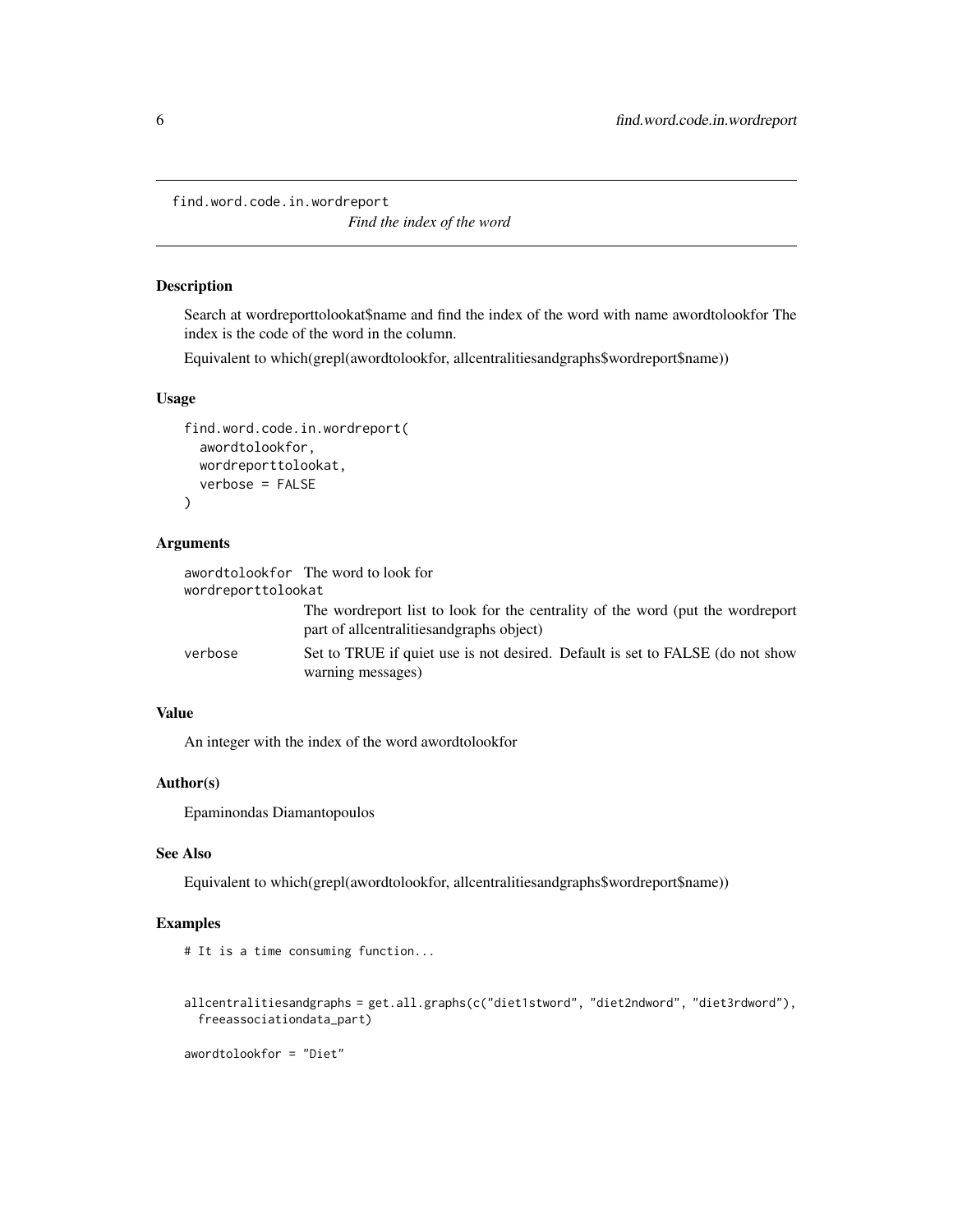### <span id="page-6-0"></span>freeassociationdata 7

get.word.centrality(awordtolookfor, "centrality\_authority", allcentralitiesandgraphs\$wordreport)

freeassociationdata *Free association data to demonstrate wordgraph package functionality.*

# **Description**

Data that were collected in a research study on social representations. The participants were given a stimulus word regarding eight different life experiences (Diet, Exercise, Smoking, Alcoholic beverage, Nightlife, Lifestyle, Disease and Health) and asked to express three consecutively words associated with the stimulus word. Age, gender, marital status (married) and educational level (secondary) was also recorded. The nine Symptom Check List (SCL - 90R) psychopathology subscales are also administered and included in the data. Permission to make data publicly available was granted from Professor Mary Gouva.

#### Usage

freeassociationdata

# Format

A data frame with 294 observations on the following 41 variables.

aa Index

age Age

gender Gender

married Marital status

educationallevel Secondary education

diet1stword First word (translated in English) that were associated to the stimulus word "Diet"

diet2ndword Second word (translated in English) that were associated to the stimulus word "Diet"

- diet3rdword Third word (translated in English) that were associated to the stimulus word "Diet"
- exercise1stword First word (translated in English) that were associated to the stimulus word "Exercise"
- exercise2ndword Second word (translated in English) that were associated to the stimulus word "Exercise"
- exercise3rdword Third word (translated in English) that were associated to the stimulus word "Exercise"
- smoking1stword First word (translated in English) that were associated to the stimulus word "Smoking"
- smoking2ndword Second word (translated in English) that were associated to the stimulus word "Smoking"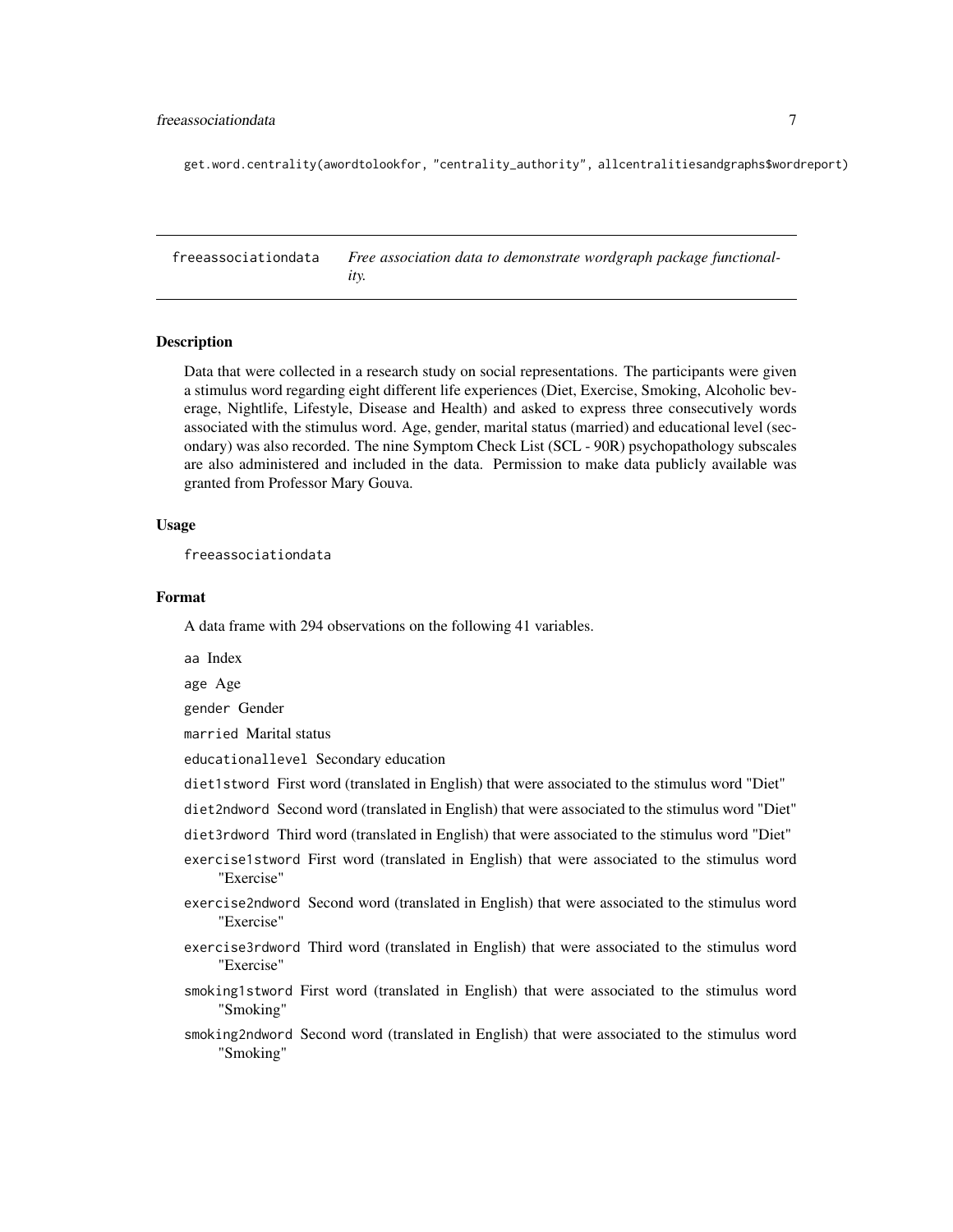- smoking3rdword Third word (translated in English) that were associated to the stimulus word "Smoking"
- alcohol1stword First word (translated in English) that were associated to the stimulus word "Alcohol consumption"
- alcohol2ndword Second word (translated in English) that were associated to the stimulus word "Alcohol consumption"
- alcohol3rdword Third word (translated in English) that were associated to the stimulus word "Alcohol consumption"
- nightlife1stword First word (translated in English) that were associated to the stimulus word "Nightlife"
- nightlife2ndword Second word (translated in English) that were associated to the stimulus word "Nightlife"
- nightlife3rdword Third word (translated in English) that were associated to the stimulus word "Nightlife"
- lifestyle1stword First word (translated in English) that were associated to the stimulus word "Lifestyle"
- lifestyle2ndword Second word (translated in English) that were associated to the stimulus word "Lifestyle"
- lifestyle3rdword Third word (translated in English) that were associated to the stimulus word "Lifestyle"
- disease1stword First word (translated in English) that were associated to the stimulus word "Disease"
- disease2ndword Second word (translated in English) that were associated to the stimulus word "Disease"
- disease3rdword Third word (translated in English) that were associated to the stimulus word "Disease"
- health1stword First word (translated in English) that were associated to the stimulus word "Health"
- health2ndword Second word (translated in English) that were associated to the stimulus word "Health"
- health3rdword Third word (translated in English) that were associated to the stimulus word "Health"
- diet1stword\_el First word (original Greek) that were associated to the stimulus word "Diet"
- diet2ndword\_el Second word (original Greek) that were associated to the stimulus word "Diet"
- diet3rdword\_el Third word (original Greek) that were associated to the stimulus word "Diet"
- exercise1stword\_el First word (original Greek) that were associated to the stimulus word "Exercise"
- exercise2ndword\_el Second word (original Greek) that were associated to the stimulus word "Exercise"
- exercise3rdword\_el Third word (original Greek) that were associated to the stimulus word "Exercise"
- smoking1stword\_el First word (original Greek) that were associated to the stimulus word "Smoking"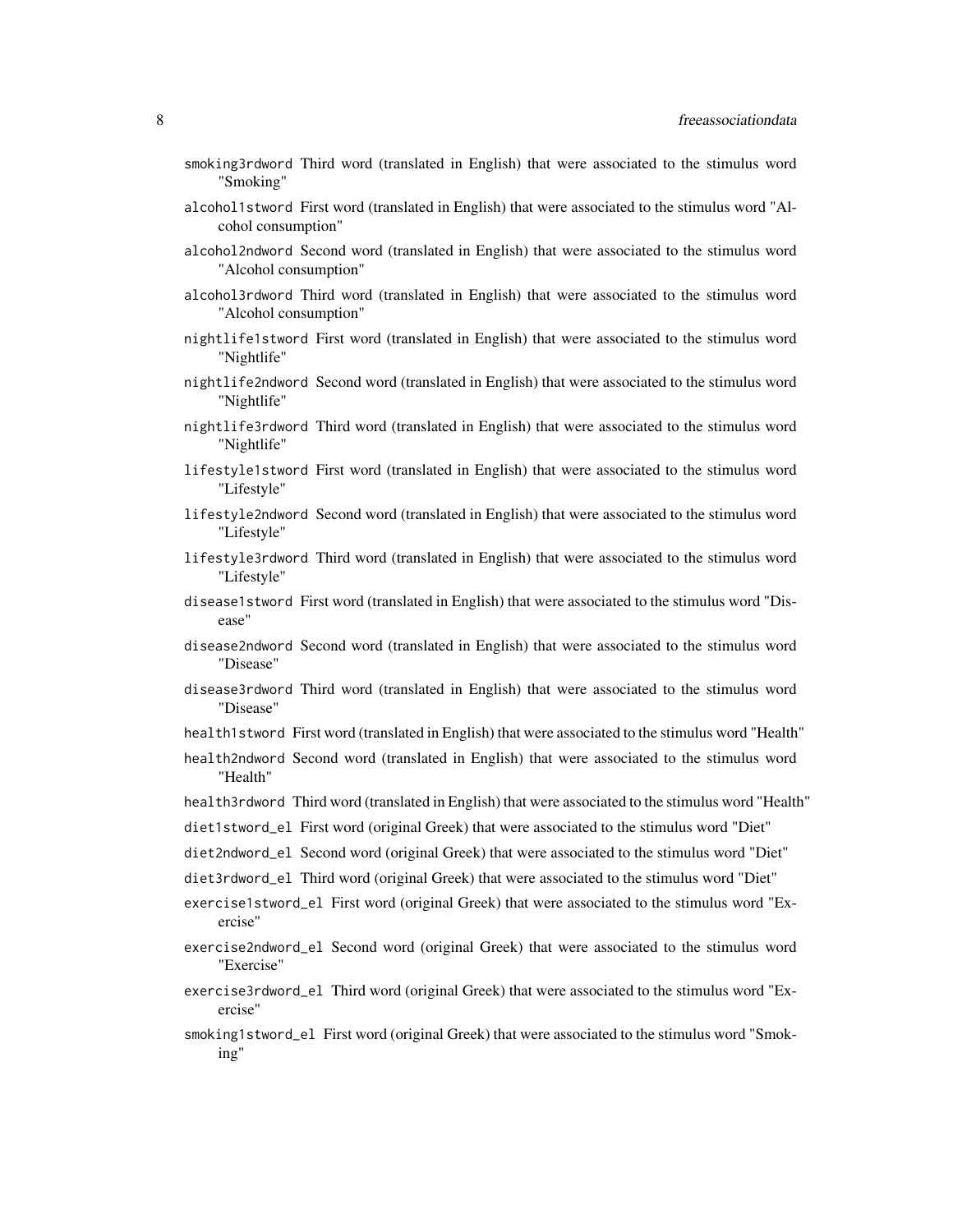- smoking2ndword\_el Second word (original Greek) that were associated to the stimulus word "Smoking"
- smoking3rdword\_el Third word (original Greek) that were associated to the stimulus word "Smoking"
- alcohol1stword\_el First word (original Greek) that were associated to the stimulus word "Alcohol consumption"
- alcohol2ndword\_el Second word (original Greek) that were associated to the stimulus word "Alcohol consumption"
- alcohol3rdword\_el Third word (original Greek) that were associated to the stimulus word "Alcohol consumption"
- nightlife1stword\_el First word (original Greek) that were associated to the stimulus word "Nightlife"
- nightlife2ndword\_el Second word (original Greek) that were associated to the stimulus word "Nightlife"
- nightlife3rdword\_el Third word (original Greek) that were associated to the stimulus word "Nightlife"
- lifestyle1stword\_el First word (original Greek) that were associated to the stimulus word "Lifestyle"
- lifestyle2ndword\_el Second word (original Greek) that were associated to the stimulus word "Lifestyle"
- lifestyle3rdword\_el Third word (original Greek) that were associated to the stimulus word "Lifestyle"
- disease1stword\_el First word (original Greek) that were associated to the stimulus word "Disease"
- disease2ndword\_el Second word (original Greek) that were associated to the stimulus word "Disease"
- disease3rdword\_el Third word (original Greek) that were associated to the stimulus word "Disease"
- health1stword\_el First word (original Greek) that were associated to the stimulus word "Health"
- health2ndword\_el Second word (original Greek) that were associated to the stimulus word "Health"
- health3rdword\_el Third word (original Greek) that were associated to the stimulus word "Health"
- SOM Somatization
- OC Obsessive–Compulsive
- IS Interpersonal Sensitivity
- DEP Depression
- ANX Anxiety
- HOS Hostility
- PHB Phobia
- PAR Paranoid Ideation
- PSY Psychoticism
- GSI Global Severity Index
- OAS Other As Shamer Scale score
- ESS Experiences of Shame Scale score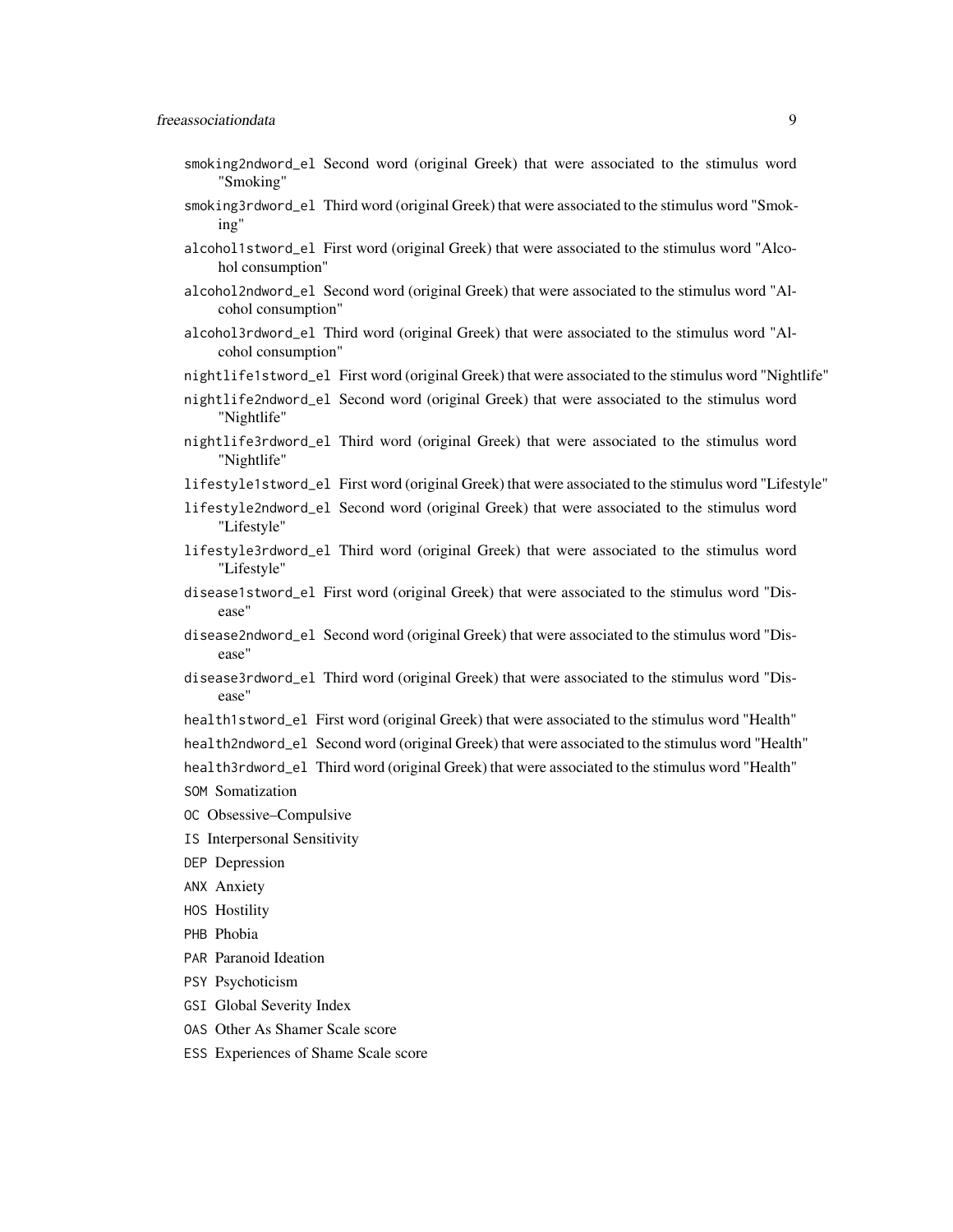#### <span id="page-9-0"></span>Source

The Social Representations of Health as a common Symbolic Place. E. Briseniou, N Skenteris, C. Hatzoglou, E. Diamantopoulos & M. Gouva. (Article 1).

Psychopathology and shame effect on words selected to describe eight common social representations. E. Briseniou, N Skenteris, C. Hatzoglou, E. Diamantopoulos & M. Gouva. (Article 2).

freq.of.all.combinations.df

*Count all combinations between the values of column1 and column2.*

# Description

Count all combinations between the values of column1 and column2 and return a data frame with the combination of the items and the respecting frequencies.

#### Usage

freq.of.all.combinations.df(column1, column2, data.df, order = 0, removeNA = TRUE)

#### Arguments

| column1  | The name of the first column                                                                                   |
|----------|----------------------------------------------------------------------------------------------------------------|
| column2  | The name of the second column                                                                                  |
| data.df  | The data frame containing the columns column1, column2                                                         |
| order    | 0 (default): no order, 1: descenting frequancy order, 2: ascenting wordcode<br>order, 3: ascenting word order. |
| removeNA | Should remove any NA values or count them in their combination? Default is<br>TRUE (remove NA).                |

# Value

A data frame containing the frequencies of all pairs of values between column1 and column2. It counts all pair occurences independent of position, thus the pairs of (column1, column2): (a, b), (a, b), (b, a) will result to the entry in freq.of.all.combinations.df of (word1 = a, word2 = b, freq = 3).

#### Author(s)

Epaminondas Diamantopoulos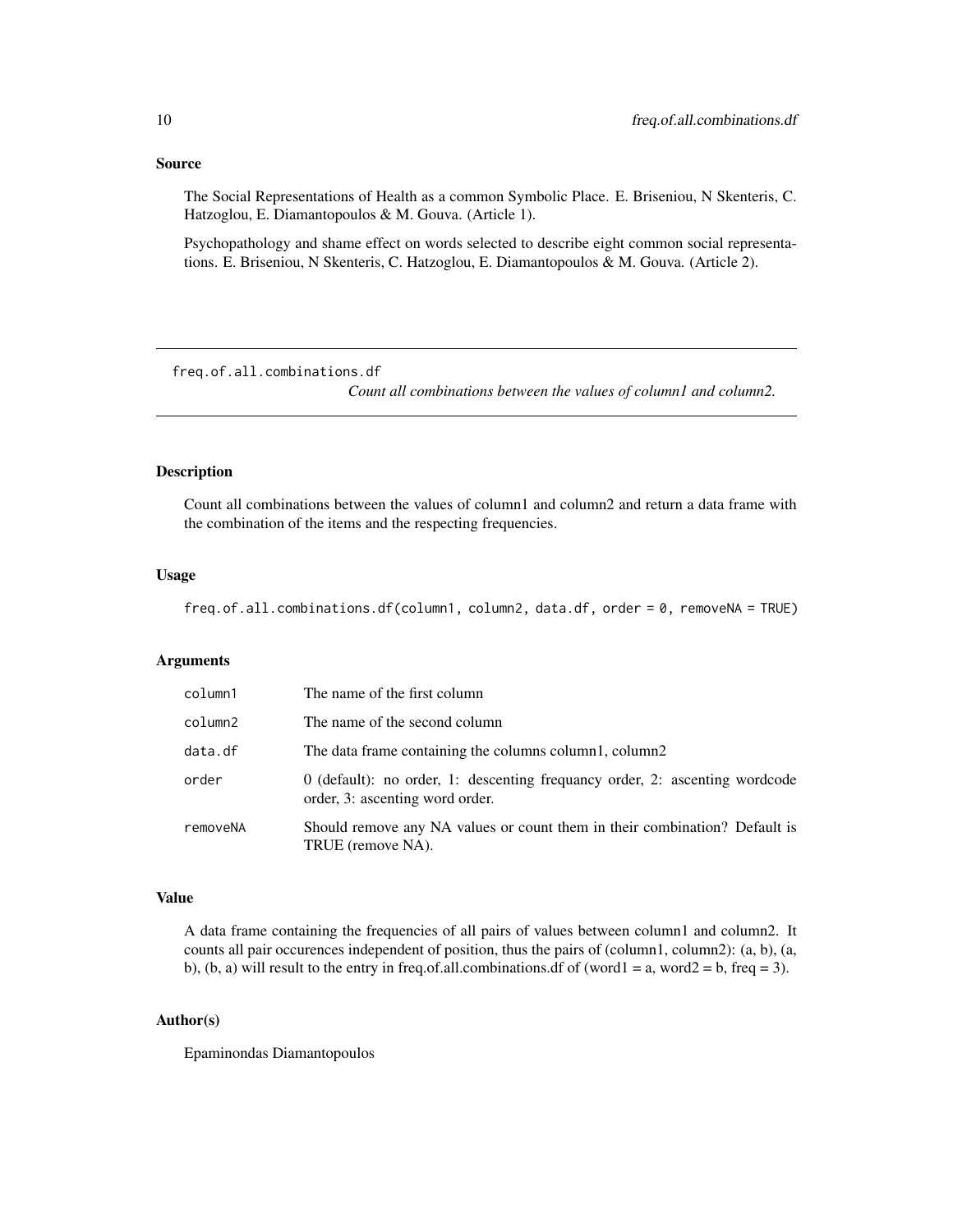#### <span id="page-10-0"></span>Examples

```
# It is a time consuming function...
# Thus, for illustrative purposes, an example is provided in a small
# random subset of the original data...
freeassociationdata_part = dplyr::sample_n(freeassociationdata, 10)
df.with.frequencies = freq.of.all.combinations.df("diet1stword", "diet2ndword",
freeassociationdata_part)
head(df.with.frequencies)
```
freq.of.all.combinations.df.numeric *Special case of freq.of.all.combinations.df*

#### Description

Count all combinations between the values of column1 and column2 and return a data frame with the combination of the items and the respecting frequencies. Special case of freq.of.all.combinations.df for numeric column1 and column2, thus no special reason to call.

# Usage

freq.of.all.combinations.df.numeric(column1, column2, data.df, order = 0, removeNA = TRUE)

#### Arguments

| column1  | The name of the first column                                                                                     |
|----------|------------------------------------------------------------------------------------------------------------------|
| column2  | The name of the second column                                                                                    |
| data.df  | The data frame containing the columns var1, var2                                                                 |
| order    | $0$ (default): no order, 1: descenting frequancy order, 2: ascenting wordcode<br>order, 3: ascenting word order. |
| removeNA | Should remove any NA values or count them in their combination? Default is<br>TRUE (remove NA).                  |

# Value

A data frame containing the frequencies of all pairs of values between column1 and column2. It counts all pair occurences independent of position, thus the pairs of (column1, column2): (a, b), (a, b), (b, a) will result to the entry in freq.of.all.combinations.df of (word1 = a, word2 = b, freq = 3).

# Author(s)

Epaminondas Diamantopoulos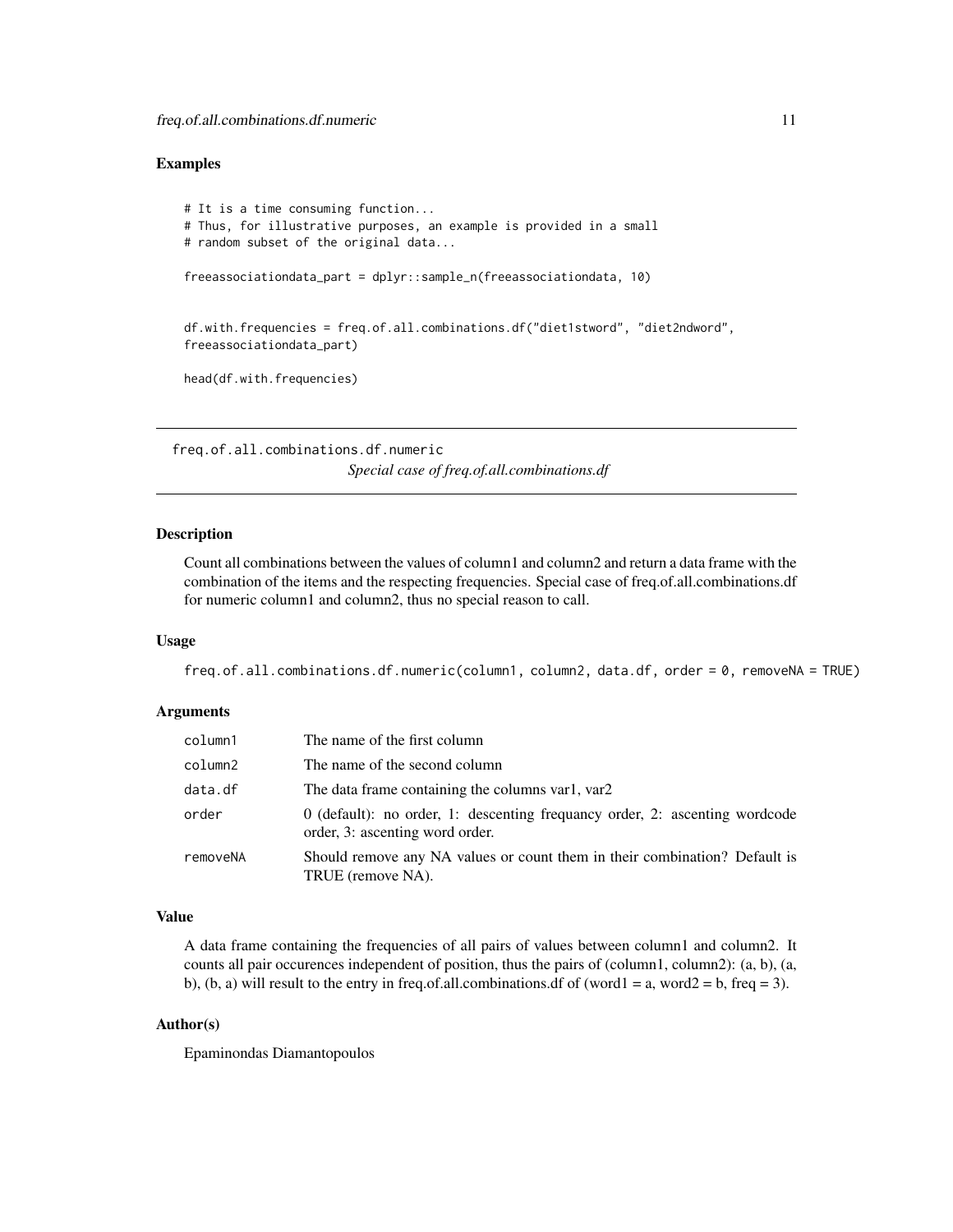# <span id="page-11-0"></span>See Also

freq.of.all.combinations.df

get.all.graphs *Creates one ggraph object for each available centrality functions.*

# Description

Creates a ggraph object for each available centrality function. A data frame with the words and all centralities indexes is also included. The combinations of all word pairs are computed for all concecutive pair of variables and the centrality of each word is calculated according to all available centrality functions. The wordreport list gives the opportunity to the researcher to compare centralities indexes for the words.

# Usage

```
get.all.graphs(
          wordvars,
          data.df,
          iscircled = FALSE,
          verbose = FALSE)
```
# Arguments

| wordvars  | The vector containing the names of the variables                                                      |
|-----------|-------------------------------------------------------------------------------------------------------|
| data.df   | The data frame where the variables belong.                                                            |
| iscircled | Should take also the combination between last and first variable (var n - var1)?<br>Default is FALSE. |
| verbose   | Should show also warning messages? The default is FALSE.                                              |

#### Value

A list of objects "graphs" and "wordreport" which are themselves also lists.

| graphs     | The graphs list contains the graph data for each one centrality index.            |
|------------|-----------------------------------------------------------------------------------|
| wordreport | The wordreport list contains all centrality indexes for every different word that |
|            | participates in a combination among wordvars variable vector.                     |

# Author(s)

Epaminondas Diamantopoulos

#### References

http://www.sthda.com/english/articles/33-social-network-analysis/136-network-analysis-and-manipulationusing-r/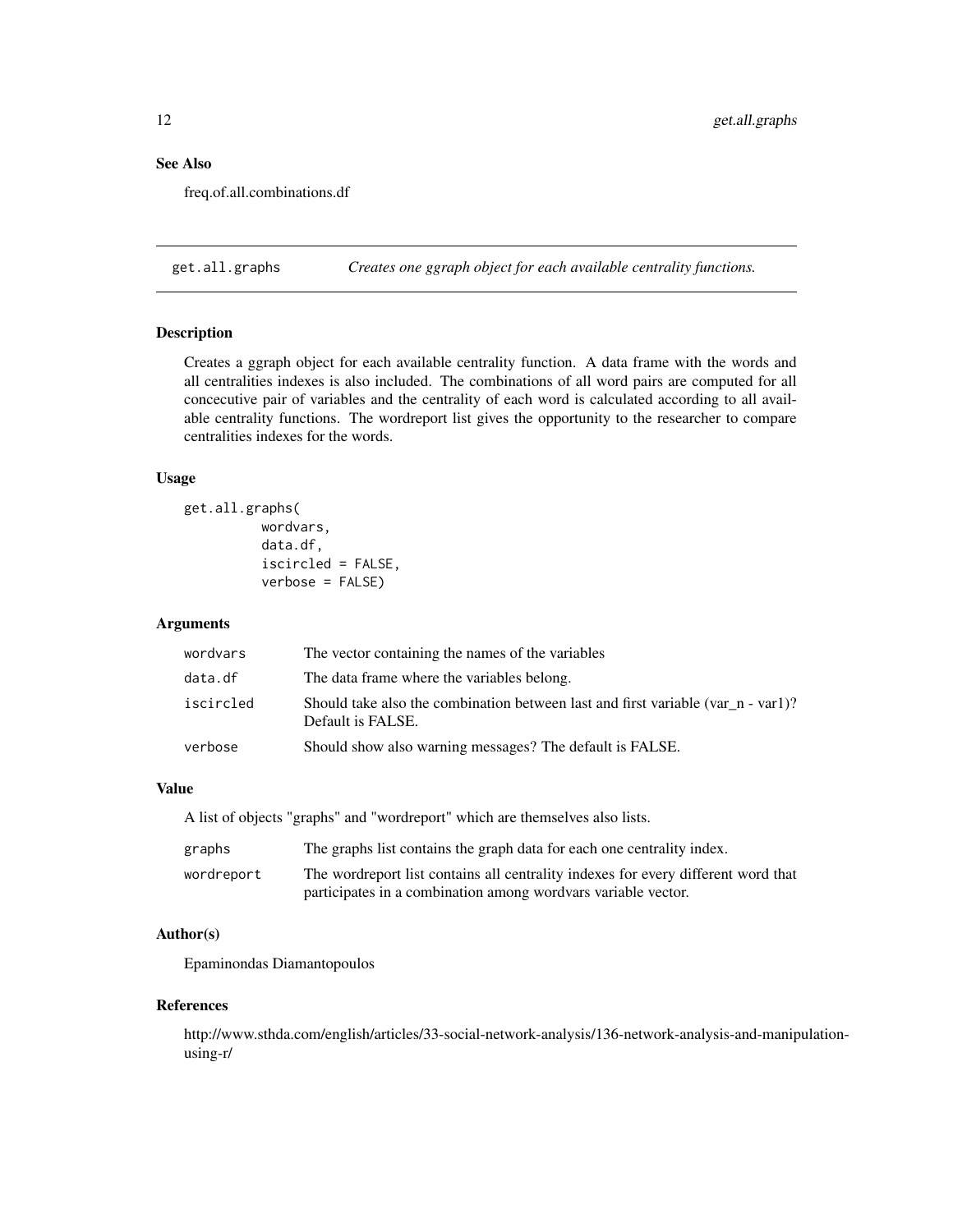#### <span id="page-12-0"></span>See Also

get.graph.1.n.group.centrality.with.function

#### Examples

# It is a time consuming function...

```
allgraphs = get.all.graphs(c("diet1stword", "diet2ndword", "diet3rdword"),
freeassociationdata)
```
# Get insight in the relation of the centralities for your word set... cor(allgraphs\$wordreport[2:7])

```
# Plot a particular graph by giving the command
graph_plot(allgraphs$graphs$centrality_closeness)
```
get.all.word.pairs.frequency

*Count all combinations between each concecutive pair of variables.*

#### Description

Use multiple times the function freq.of.all.combinations.df to count all combinations between each concecutive pair of variables of wordvars ( var1 - var2, var2 - var3, ..., var\_n-1 - var\_n). Then combines all pair frequencies into one data frame with the columns "word1code" "word2code" "word1" "word2" "cumsums"

# Usage

```
get.all.word.pairs.frequency(wordvars, data.df, iscircled = FALSE)
```
#### Arguments

| wordvars  | The vector containing the names of the variables                                                      |
|-----------|-------------------------------------------------------------------------------------------------------|
| data.df   | The data frame where the variables belong.                                                            |
| iscircled | Should take also the combination between last and first variable (var n - var1)?<br>Default is FALSE. |

#### Value

A data frame contains the columns "word1code" "word2code" "word1" "word2" "cumsums"

#### Author(s)

Epaminondas Diamantopoulos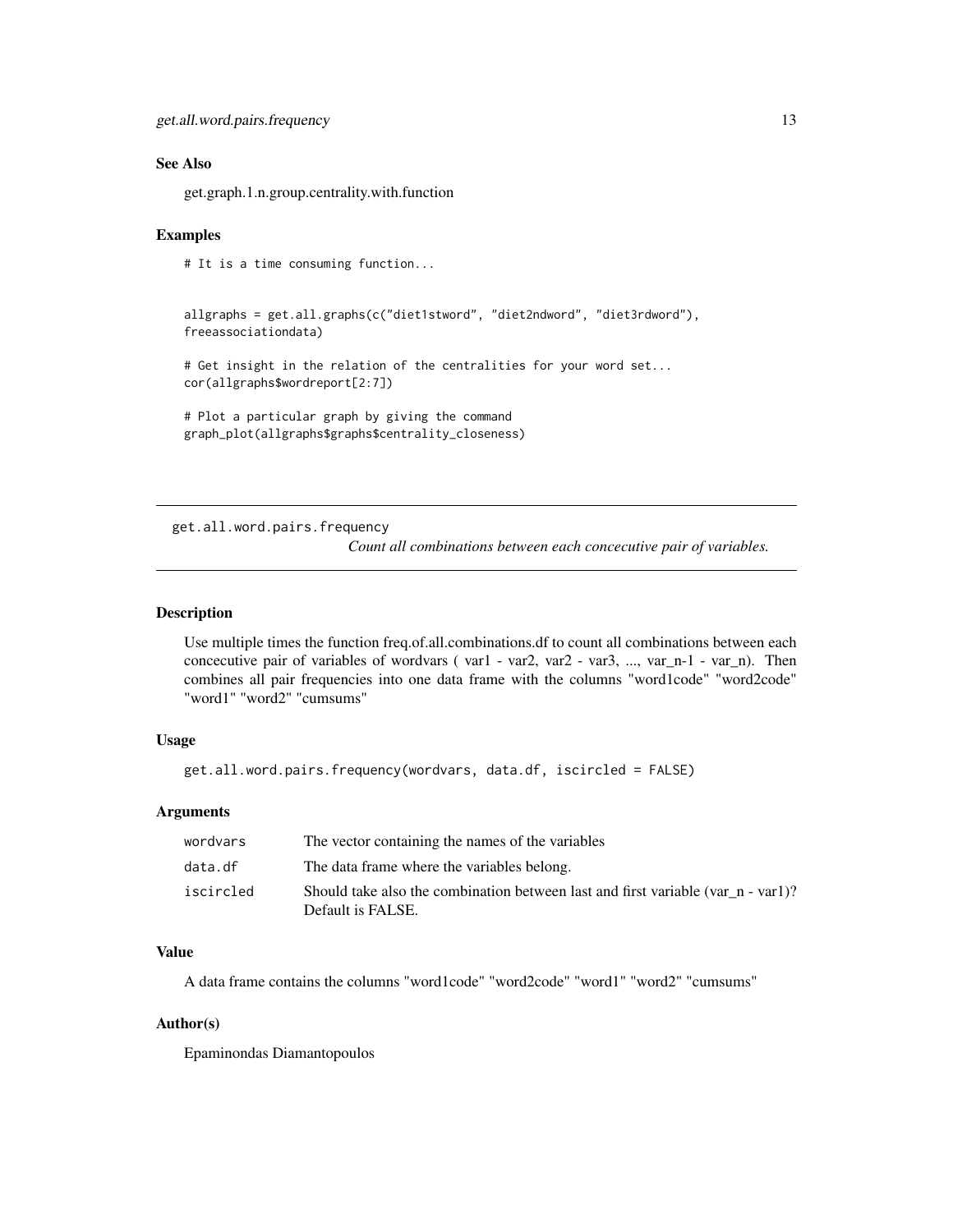#### Examples

```
# It is a time consuming function...
# Thus, for illustrative purposes, an example is provided in a small
# random subset of the original data...
freeassociationdata_part = dplyr::sample_n(freeassociationdata, 10)
df.all.pairs.frequency = get.all.word.pairs.frequency(c("diet1stword",
"diet2ndword", "diet3rdword"), freeassociationdata_part)
head(df.all.pairs.frequency)
```
get.graph.1.n.group.centrality.with.function *Creates a ggraph object.*

# Description

Creates the ggraph object, i.e. the graph depicting the words containing the variables vector wordvars The combinations of all word pairs are computed for all concecutive pair of variables and the centrality of each word is calculated according to centralityfunction.

# Usage

```
get.graph.1.n.group.centrality.with.function(
        wordvars,
        centralityfunction,
        data.df,
        iscircled = FALSE)
```
# Arguments

| wordvars           | The vector containing the names of the variables                                                                                                                                                                                                                             |  |
|--------------------|------------------------------------------------------------------------------------------------------------------------------------------------------------------------------------------------------------------------------------------------------------------------------|--|
| centralityfunction |                                                                                                                                                                                                                                                                              |  |
|                    | The centrality function to apply. Acceptable entries one of: tidygraph::centrality_authority(),<br>tidygraph::centrality_betweenness(), tidygraph::centrality_closeness(), tidygraph::centrality_pagerank(),<br>tidygraph::centrality_eigen(), tidygraph::centrality_alpha() |  |
| data.df            | The data frame where the variables belong.                                                                                                                                                                                                                                   |  |
| iscircled          | Should take also the combination between last and first variable (var_n - var1)?<br>Default is FALSE.                                                                                                                                                                        |  |

#### Value

A list contains the graph data for the selected centrality index.

<span id="page-13-0"></span>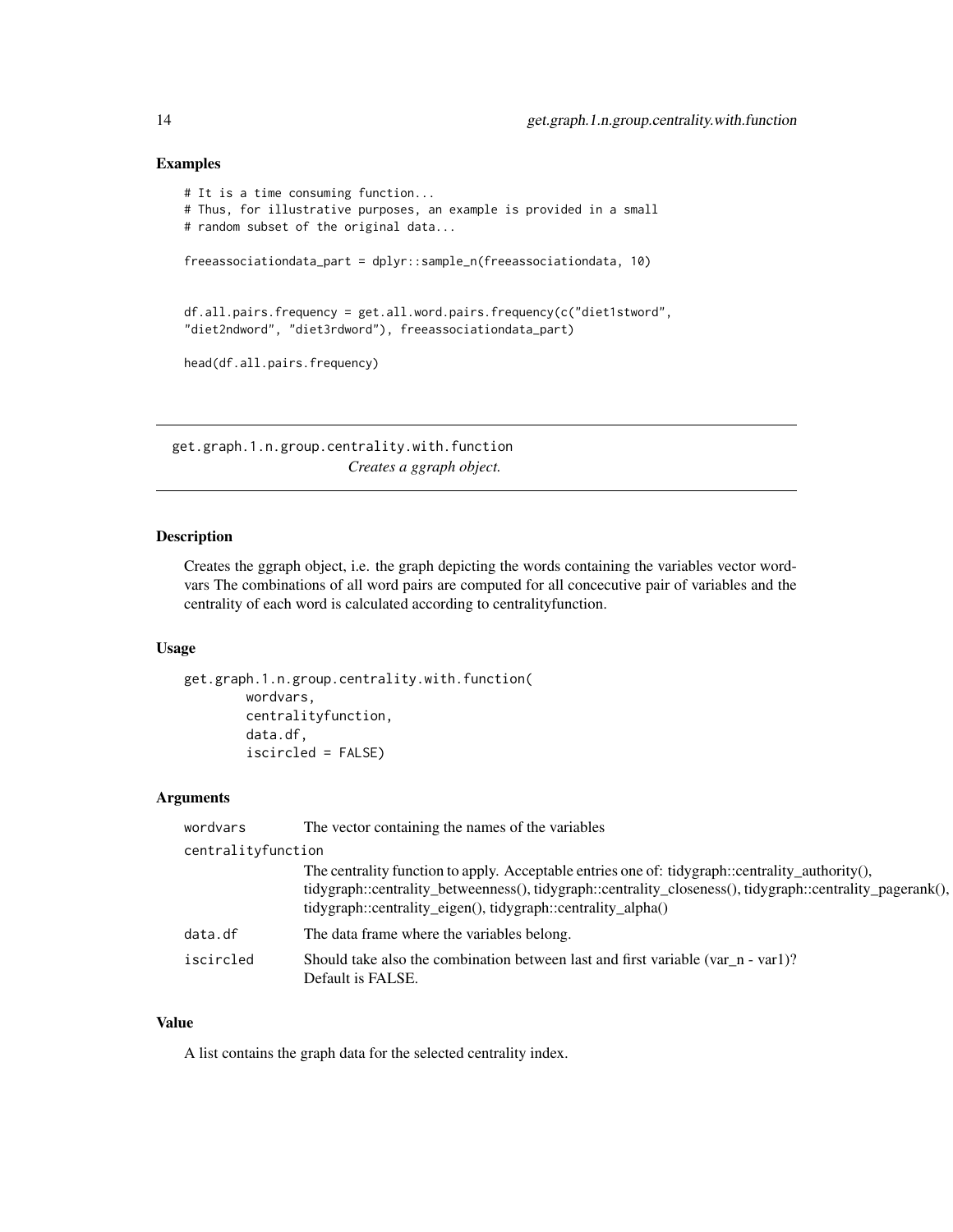#### Author(s)

Epaminondas Diamantopoulos

# See Also

get.all.graphs

#### Examples

```
# It is a time consuming function...
agraph = get.graph.1.n.group.centrality.with.function(
   c("diet1stword", "diet2ndword", "diet3rdword"),
    tidygraph::centrality_authority(),
    freeassociationdata)
# To plot the graph simply call:
agraph
# The centrality scores are available at:agraph$data$centrality
hist(agraph$data$centrality)
# Other available centrality functions...
 agraph = get.graph.1.n.group.centrality.with.function(
             c("diet1stword", "diet2ndword", "diet3rdword"),
            tidygraph::centrality_betweenness(), freeassociationdata)
# Note: closeness centrality is not well-defined for disconnected graphs.
agraph = get.graph.1.n.group.centrality.with.function(
             c("diet1stword", "diet2ndword", "diet3rdword"),
             tidygraph::centrality_closeness(), freeassociationdata)
 agraph = get.graph.1.n.group.centrality.with.function(
            c("diet1stword", "diet2ndword", "diet3rdword"),
            tidygraph::centrality_pagerank(), freeassociationdata)
 agraph = get.graph.1.n.group.centrality.with.function(
             c("diet1stword", "diet2ndword", "diet3rdword"),
             tidygraph::centrality_eigen(), freeassociationdata)
 agraph = get.graph.1.n.group.centrality.with.function(
            c("diet1stword", "diet2ndword", "diet3rdword"),
            tidygraph::centrality_alpha(), freeassociationdata)
```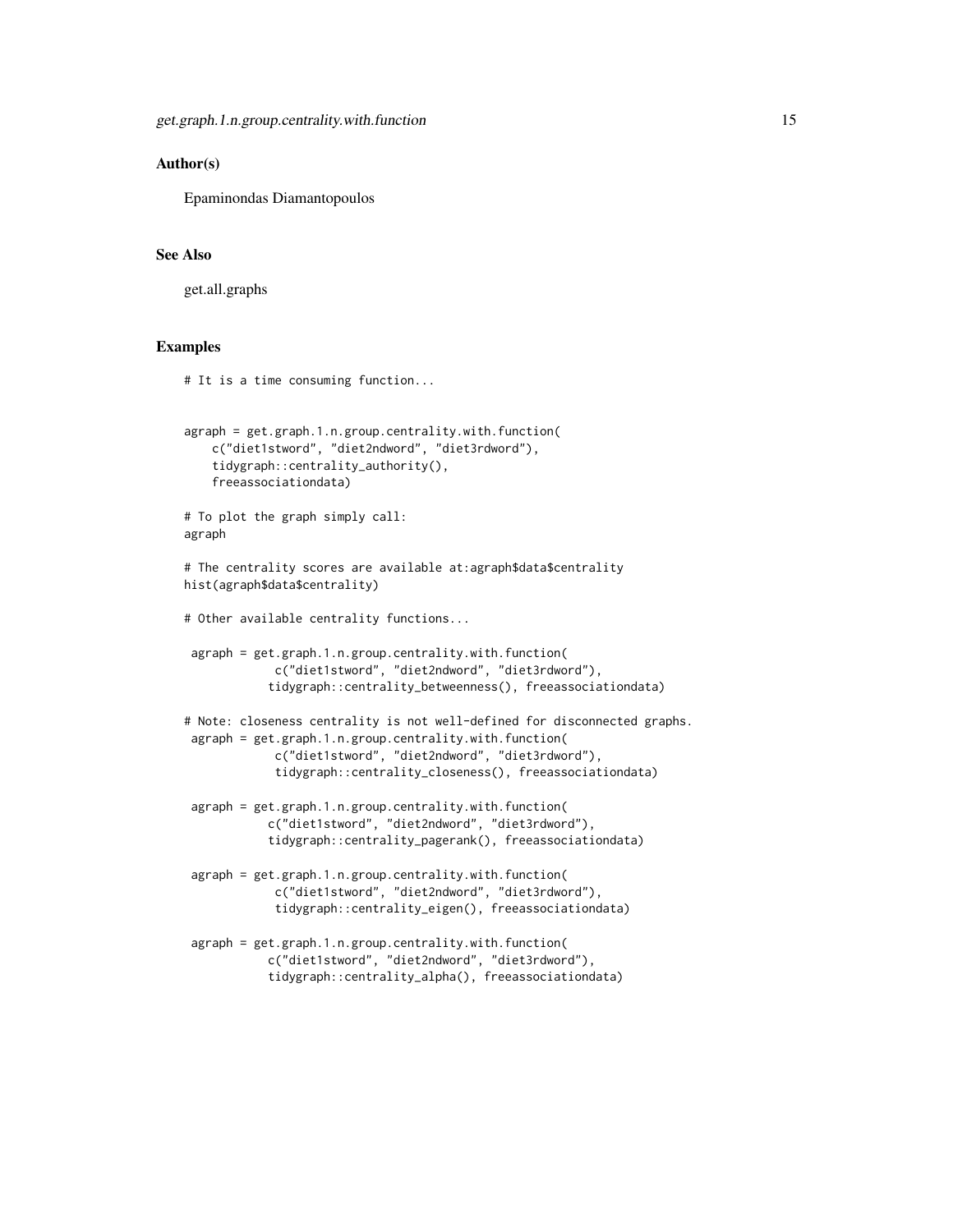<span id="page-15-0"></span>get.word.centrality *Returns the centrality of the word.*

# Description

Loop into the entries of the wordreporttolookat, find the centrality function described by centralityfunctionstr and returns the centrality of the word. If there is not a corresponding code then the function return NA

#### Usage

```
get.word.centrality(
  awordtolookfor,
  centralityfunctionstr,
  wordreporttolookat,
  verbose = FALSE)
```
#### Arguments

|                       | awordtolookfor The word to look for                                                                |  |
|-----------------------|----------------------------------------------------------------------------------------------------|--|
| centralityfunctionstr |                                                                                                    |  |
|                       | The centrality function description string                                                         |  |
| wordreporttolookat    |                                                                                                    |  |
|                       | The wordreport list to look for the centrality of the word                                         |  |
| verbose               | Set to TRUE if quiet use is not desired. Default is set to FALSE (do not show<br>warning messages) |  |

#### Value

A double with the centrality of the word awordtolookfor

# Examples

# It is a time consuming function...

```
freeassociationdata_part = dplyr::sample_n(freeassociationdata, 10)
```

```
allcentralitiesandgraphs = get.all.graphs(
                  c("diet1stword", "diet2ndword", "diet3rdword"),
                  freeassociationdata_part)
```

```
get.word.centrality("Enjoyment", "centrality_authority",
                       allcentralitiesandgraphs$wordreport)
```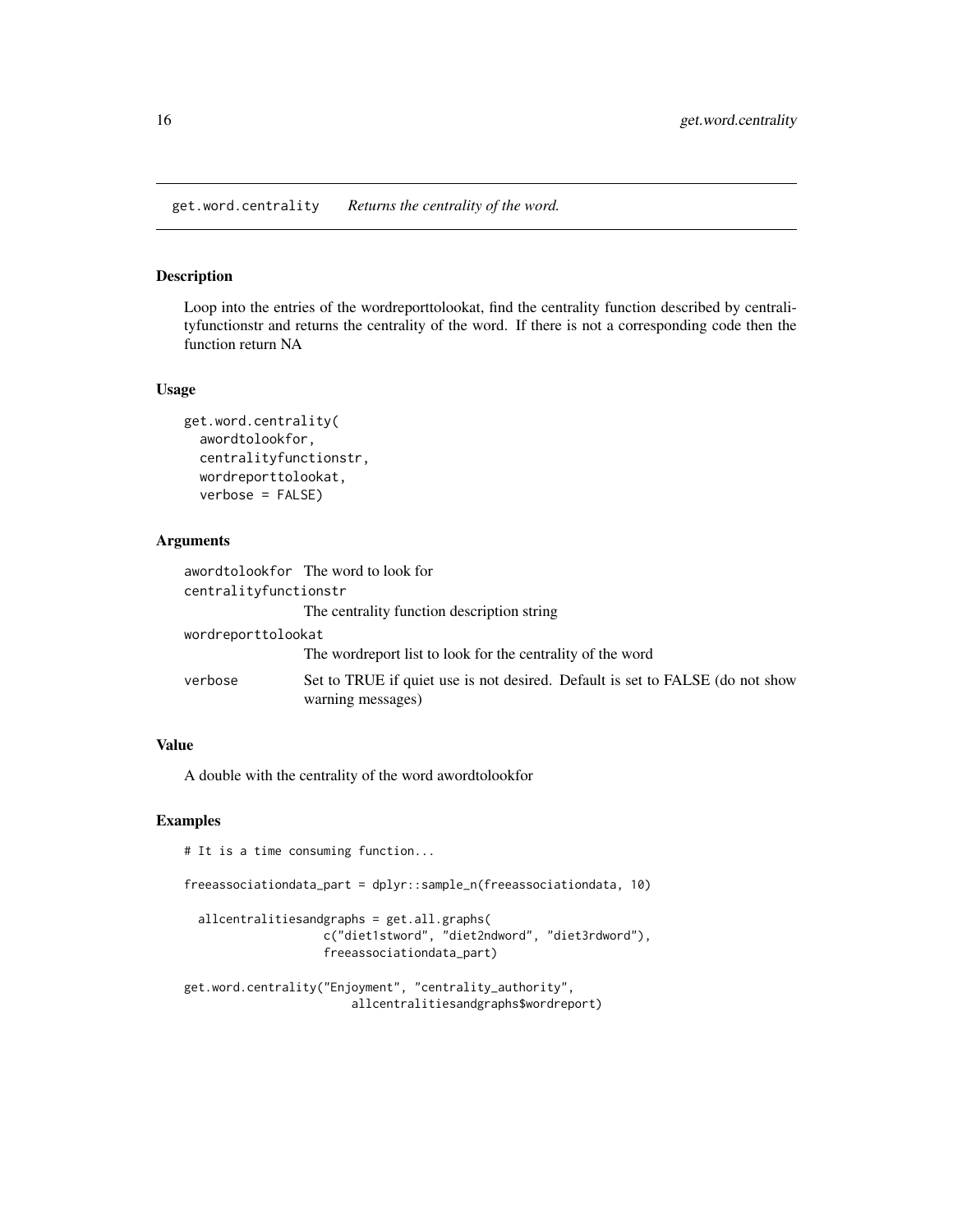<span id="page-16-0"></span>get.word.combinations.as.tbl\_graph *Calculate all word pairs frequencies.*

#### Description

Calculate all word pairs frequencies among concecutive variables in wordvars vector and return a tidygraph::as\_tbl\_graph object in order to be used to create the graph.

#### Usage

```
get.word.combinations.as.tbl_graph(
                      wordvars,
                      data.df,
                      iscircled = FALSE)
```
#### Arguments

| wordvars  | The vector containing the names of the variables                                                         |
|-----------|----------------------------------------------------------------------------------------------------------|
| data.df   | The data frame where the variables belong.                                                               |
| iscircled | Should take also the combination between last and first variable (var $n - var1$ )?<br>Default is FALSE. |

# Value

A tidygraph::as\_tbl\_graph object containing the frequencies of all value pairs between concecutive variables in wordvars vector.

# Author(s)

Epaminondas Diamantopoulos

# Examples

```
# It is a time consuming function...
# Thus, for illustrative purposes, an example is provided in a
# small random subset of the original data...
freeassociationdata_part = dplyr::sample_n(freeassociationdata, 10)
df.word.combinations.as.tbl_graph = get.word.combinations.as.tbl_graph(
c("diet1stword", "diet2ndword", "diet3rdword"), freeassociationdata_part)
print(df.word.combinations.as.tbl_graph)
```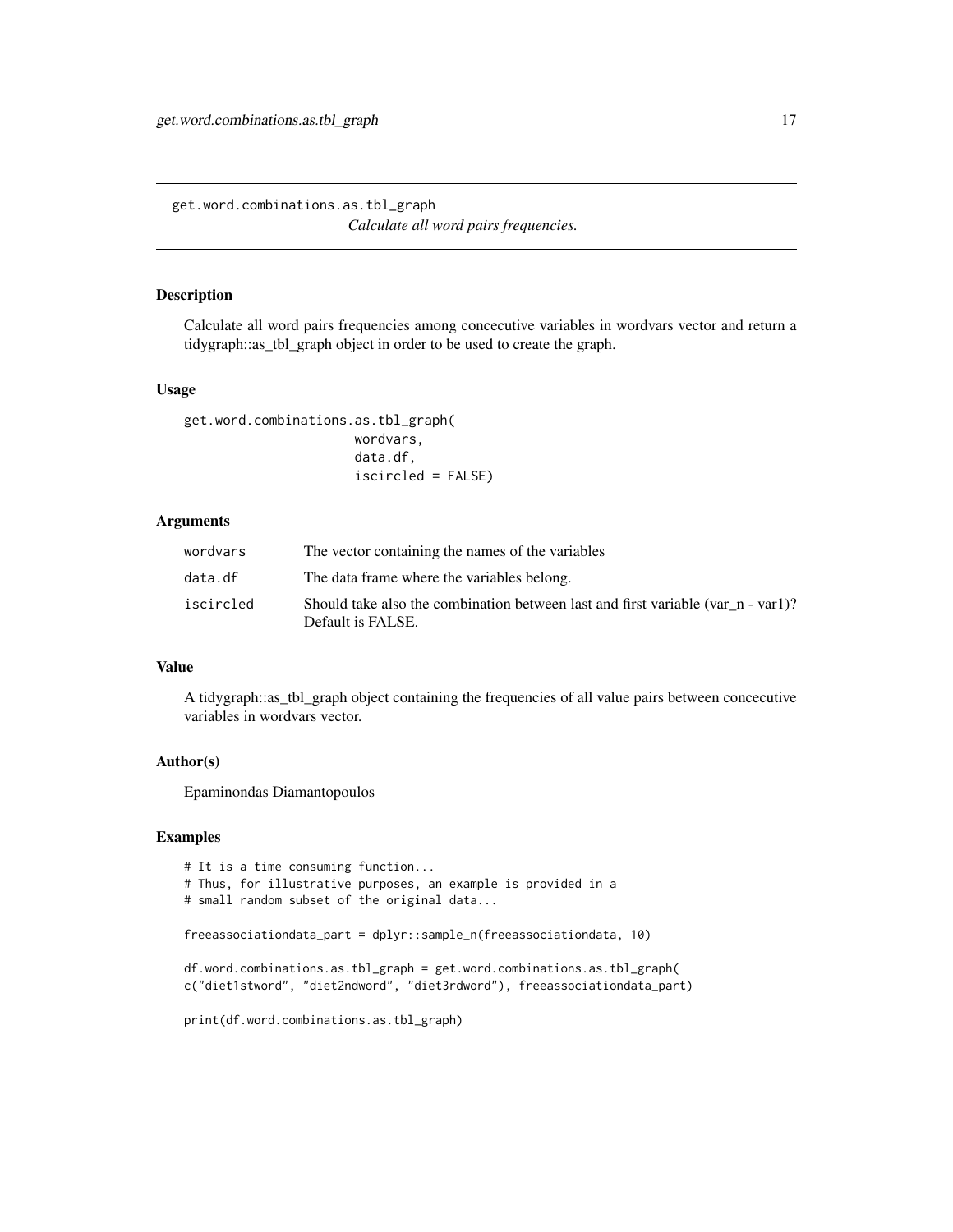<span id="page-17-0"></span>get\_label\_from\_columnrow

*Returns the label of a value.*

#### Description

Finds the label (string) of a variable specific value at the row. If there is not a label then the function return the value. If there is not value or the nrow is not in an acceptable range then it returns NA.

#### Usage

get\_label\_from\_columnrow( arow, column.of.data.frame, verbose = FALSE)

#### Arguments

| arow                 | The row to look at                                                            |
|----------------------|-------------------------------------------------------------------------------|
| column.of.data.frame |                                                                               |
|                      | The column name to look for value labels                                      |
| verbose              | Set to TRUE if quiet use is not desired. Default is set to FALSE (do not show |
|                      | warning messages                                                              |

# Value

A string with the label of the value

#### Author(s)

Epaminondas Diamantopoulos

### Examples

get\_label\_from\_columnrow(21, freeassociationdata\$gender)

| graph_plot | Plots a graph. |  |
|------------|----------------|--|
|------------|----------------|--|

# Description

Plots a graph created by get.all.graphs or get.grap h.1.n.group.centrality.with.function functions.

### Usage

```
graph_plot(agraph_object)
```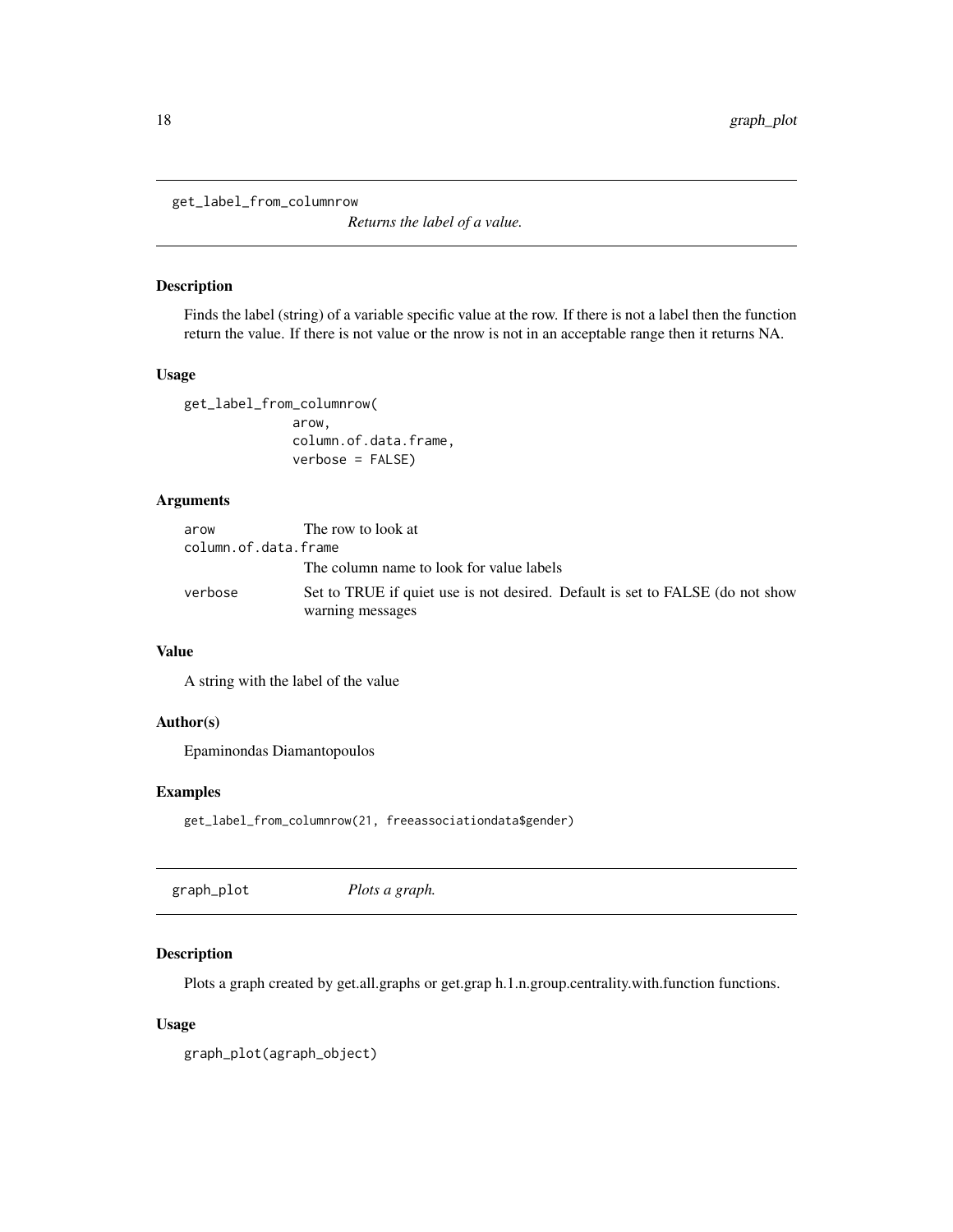# <span id="page-18-0"></span>prepare.file 19

# Arguments

agraph\_object A graph object

# Author(s)

Epaminondas Diamantopoulos

# See Also

get.all.graphs

#### Examples

```
# The function graph_plot provides graph functionality for a graph
# object created by get.all.graphs function.
```

```
# First give...
allgraphs = get.all.graphs(c("diet1stword", "diet2ndword",
     "diet3rdword"), freeassociationdata)
```

```
# Plot a particular graph by giving...
graph_plot(allgraphs$graphs$centrality_closeness)
```

| prepare.file | Remove all the multiple blanks of the selected R output, in order to |
|--------------|----------------------------------------------------------------------|
|              | copied correctly to LibreOffice Calc.                                |

# Description

Remove all the multiple blanks of the selected R output, in order to copied correctly to LibreOffice Calc.

# Usage

```
prepare.file(afile)
```
# Arguments

afile A file

# Value

The same file with reduced blank spaces.